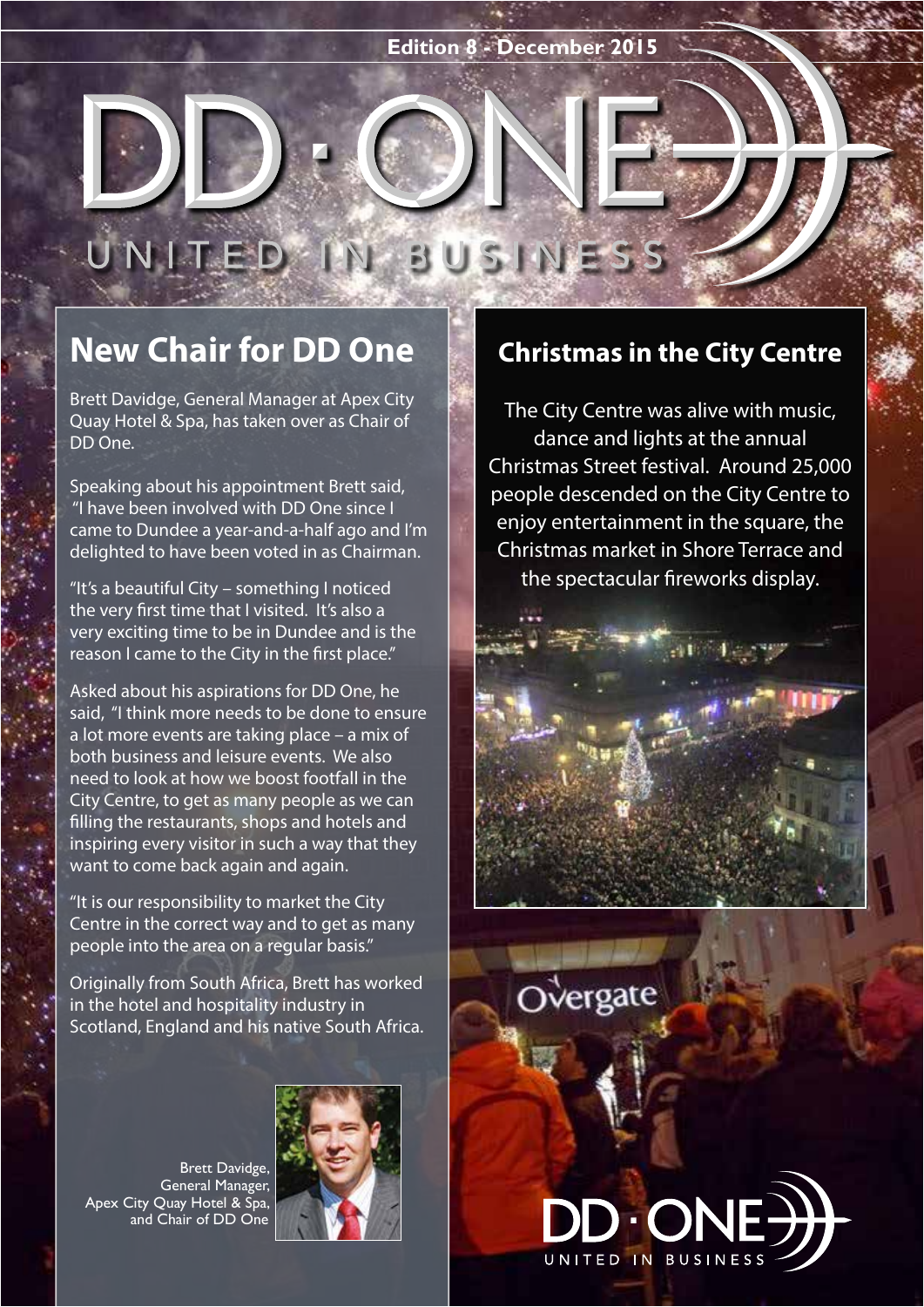## Amsterdam Air Link Announced

**A** ... flybe.

**Chancellor George Osborne announced in his Autumn Statement that Dundee is to be given money to fund direct flights to Schipol Airport in Amsterdam.**

ybe.com

**£1.2 Million is confirmed to fund the daily return flight Dundee to Amsterdam. The route will see Dundee have direct access to a wide range of destinations given Schipol's standing as a major international hub.**

# leisure N

#### New Venues for Hire

Leisure and Culture Dundee have launched a range of new private and corporate venues for hire.

Businesses and individuals can now book McManus Galleries, Dundee Ice Arena, Camperdown Wildlife Centre, Mills Observatory and Broughty Ferry Castle for private events.

DD One member and Events Co-Ordinator with Leisure and Culture, Leanne Roberts, launched the new venue hire brochure at an event in the McManus Galleries in November.

For a copy of the brochure please contact Leanne at; leanne.roberts@leisureandculturedundee.com

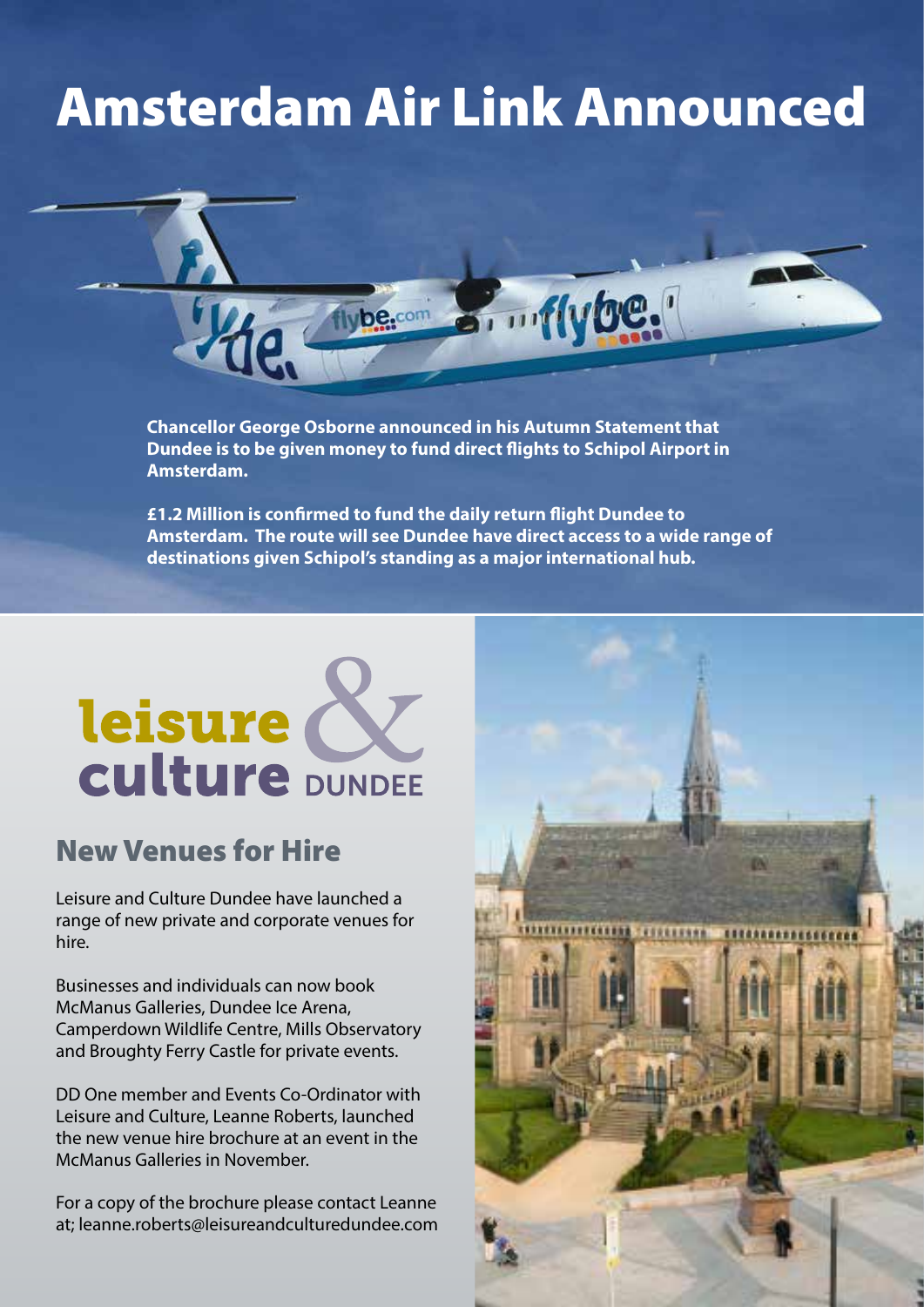# Xplore Dundee Festive Fares

Xplore Dundee has reduced bus fares for the festive season in a bid to encourage more people to take the bus instead of the car.

The special price offer is available each weekend from midday on Friday until the last bus on Sundays. The reduced fares will run until January 5 2016. The festive fares are as follows:

- An Adult Daysaver is cut from £3.60 to £3
- A Child Daysaver drops from £2.40 to £2
- The Daysaver 5 has been slashed from £7 to £5

Managing Director Elsie Turbyne said, "With the winter weather setting in and the city getting busier it's simply easier and better value to take the bus this Christmas.

"You can avoid the car park queues and the parking fares, not to mention being able to enjoy a drink when you're out with friends or at the office party.

"Enjoy your shopping and celebrations and let us be your 'designated driver' during the festive season."

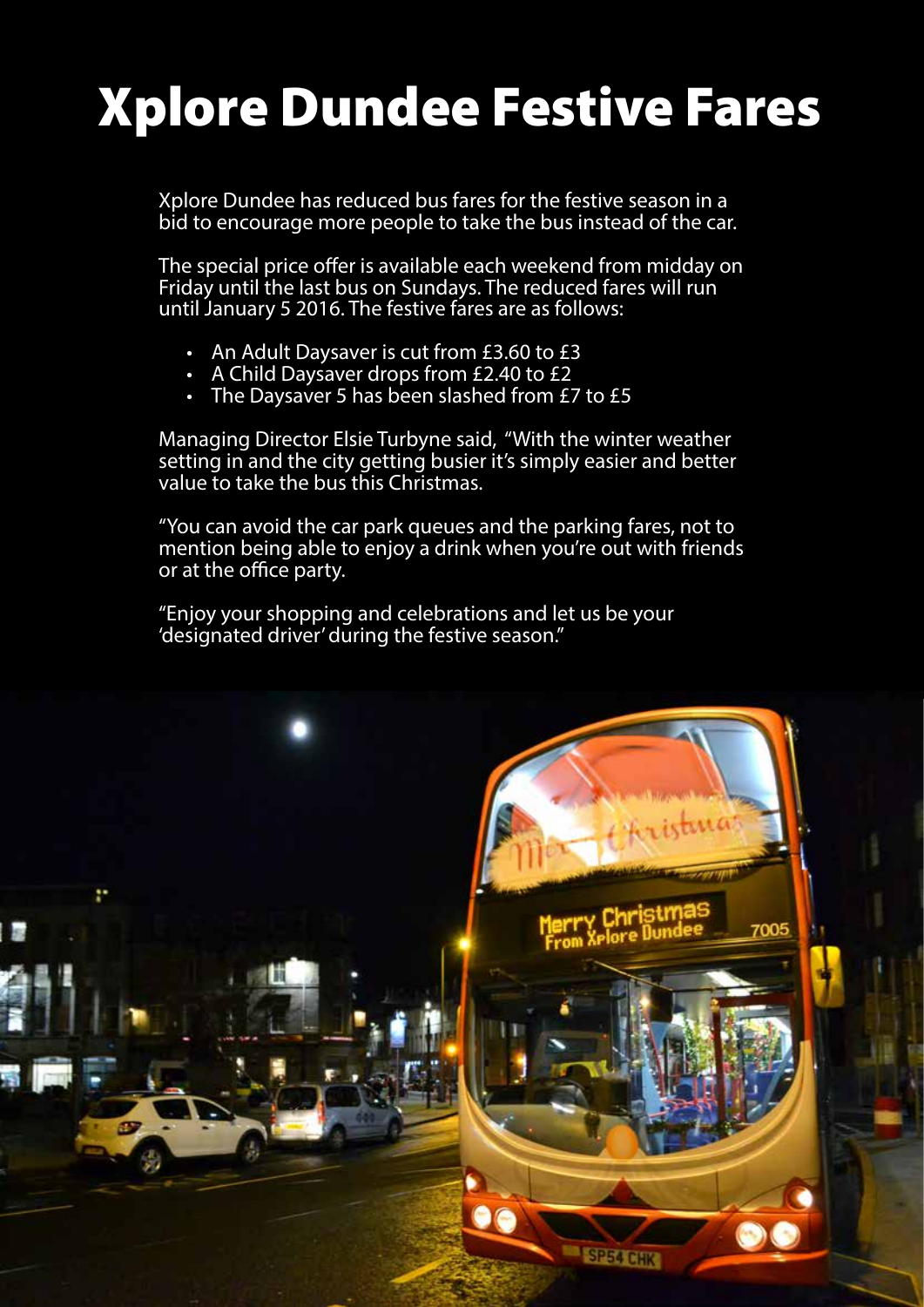## Citizen of the Year Sought

Dundee City Council is seeking nominations for Citizen of the Year.

Lord Provost Bob Duncan said, ''The title of Citizen of the Year is a special one not only because it is awarded to someone who has provided outstanding service to the community, normally on a voluntary basis, but also because the nominations come directly from members of the community.

''People who have benefitted from, seen or been involved first hand with the person they are nominating and know for themselves the good work that the individual has been doing, sometimes over many years.

''In choosing Dundee's Citizen of the Year, the judges will look in particular for selfless service to a voluntary or the community or someone whose service activities bring distinction and quality to everyday life in Dundee.''

Any nominee must live in the Dundee City Council area and nominations close on 31 December. The winner will be announced early next year.

Application forms can be found at www. dundeecity.gov.uk/supportservs/citizenyear or by calling 01382 434444.

#### DCA Announces New **Director**

Dundee Contemporary Arts Centre has announced the appointment of Beth Bate as the new Director.

Beth was previously Director of Great North Run Culture and will join the DCA in January.



### SafeZone Bus Keeping People Safe in Dundee City Centre

The bright yellow Safe Zone Bus that parks in Lidl car park is having a positive impact on alcohol related incidents in the City Centre.

Not only has the bus helped reduce the number of ambulance call outs, its staff have helped 346 vulnerable people since its relaunch in June.

The number was made up of 233 men and 113 women. Of those, 161 were under the influence of alcohol or drugs, 79 received first aid and 75 simply needed verbal support.



Safe Zone co-ordinator Lydia Banks said the bus had been an "effective service" in helping those in need of support, and had helped reduce the burden drunkeness can cause Tayside's emergency services. She said, "The bus has been a great success since it was relaunched in June.

"It has offered a really effective service every weekend since.

"People use the service for a bit of respite to sober up but we also offer first aid services and use the sweeper van to take those in need of more medical attention to A&E.

"The service also helps the emergency services with the burden of drunken behaviour.

"Instead of going to A&E or even spending a night in the cells, people are able to use the bus - getting the help they need then helped with getting back home safely."